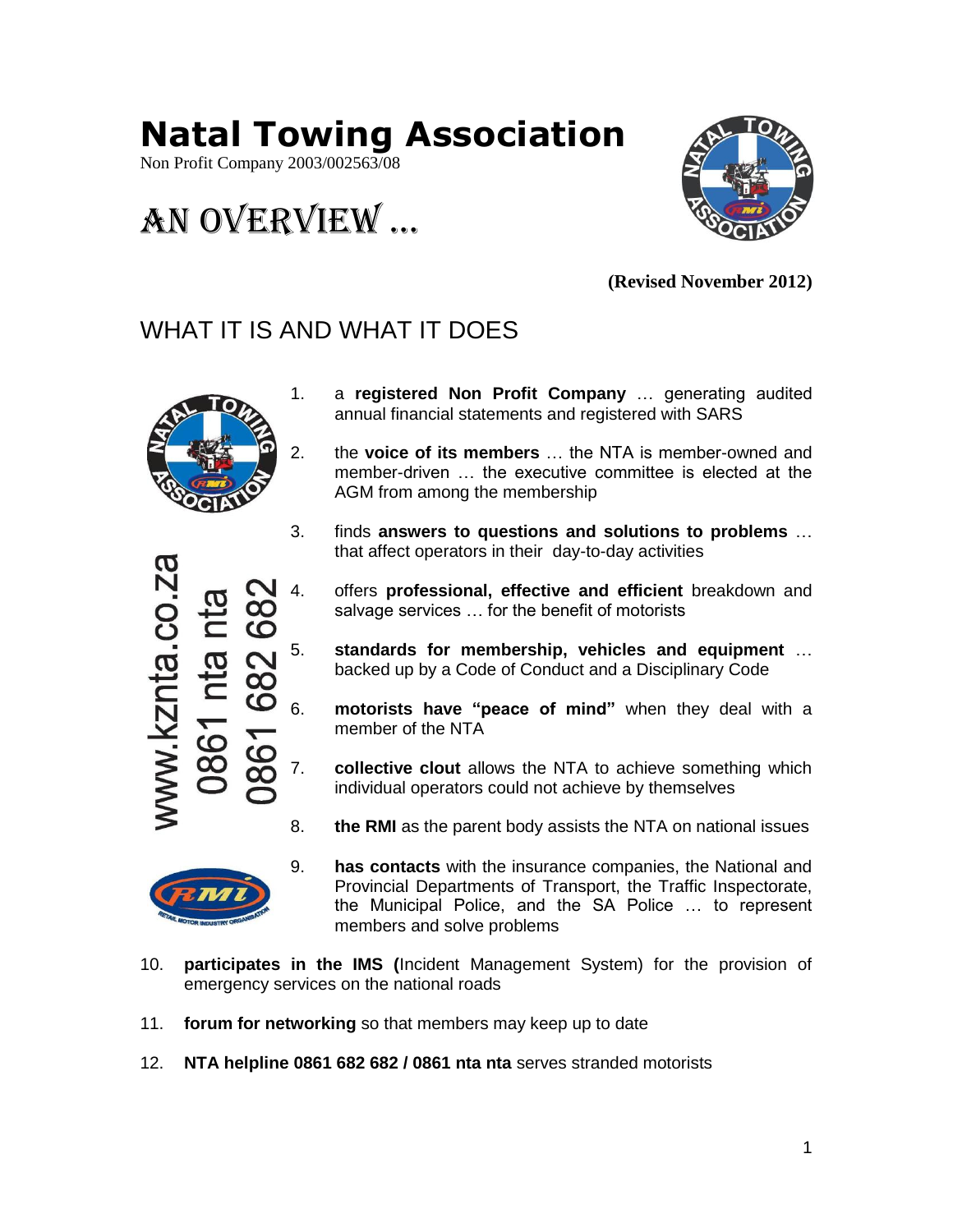### THE NTA AND THE RMI



The Natal Towing Association was established in 1978 as an affiliate of the RMI. As its name suggests, the NTA operates only in KwaZulu-Natal. All members of the NTA are members of the RMI which provides the NTA with secretarial and

bookkeeping services. The NTA operates from the Westville office of the RMI, and its affairs are managed and governed by an Executive Committee, which is elected each year at an annual general meeting. Since 2003 the NTA has been registered as a Non Profit Company, generating audited financial accounts and submitting returns to SARS.

### THE RMI CODE OF CONDUCT



The RMI encourages professional business practices through its *Code of Conduct* in order to protect the interests of individuals or organisations who use the services of NTA members. In terms of the *Code* members undertake : *to* 

*supply goods and render services at fair and reasonable prices : to honour both the letter and spirit of any guarantee or warranty accompanying those goods and service : if a problem arises which the customer is unable to resolve directly with the member, then that problem may be referred to the RMI for investigation.*

The NTA and RMI strive to : *set and maintain acceptable standards of business practice : protect the interests of members : enhance the reputation of the NTA and its members : ensure "fair play" between members and consumers, and : encourage the public to do business with members in the knowledge that there is someone to assist if a problem should arise.*

## OUR VISION

The founders' intention was to set standards and promote professional breakdown services, and our vision is to provide the towing industry with a credible and professional representative voice. For the public, our vision is to assure the motoring consumer of a professional and reliable service as would be expected from members of the RMI.

### OUR MISSION & GOAL

For members of the Association, our mission is to improve their sustainability and development. For the industry, our mission is to change the negative mindset and opinion that the industry and public have of the towing industry. Our goal is to provide industry role players and the motoring public with a line of recourse so that members are held accountable for the quality of the service which they provide.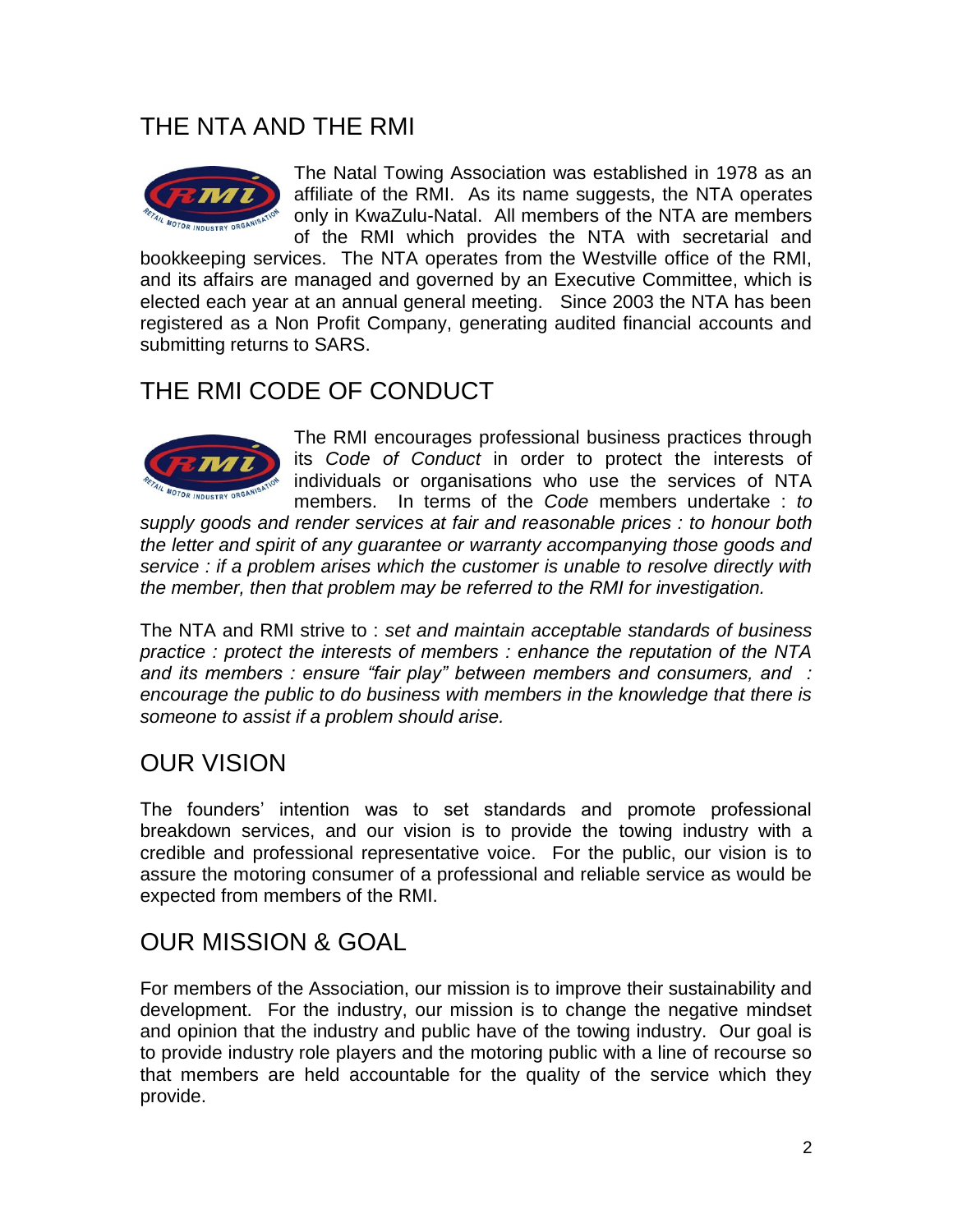## MEMBERSHIP REQUIREMENTS AND STANDARDS

The NTA standards of membership include the following : members must operate registered businesses with properly licensed vehicles : members must have secure facilities for storage of recovered vehicles : breakdown vehicles must be properly equipped : all vehicles operated by the member must be registered with the NTA and must display numbered NTA decals.

## WE RESOLVE COMPLAINTS

The NTA has been successful in resolving consumer complaints, and this "peace of mind" encourages the public to make use of NTA members.

### WE REPRESENT

The NTA has a track record of liaison with organisations such as the insurance companies, the Department of Trade & Industry, SA Police Service, plus the Municipal and Provincial Traffic Departments. The NTA is represented at freeway Incident Management Forums. Through the RMI input was made on the drafting of the Consumer Protection Act and its regulations.

### ON THE NTA WEBSITE

You will find …

- details, by geographical area, for more than 100 breakdown operators in KZN – ie contact person with telephone and fax numbers
- information about the areas which our members service, the specific services they provide, and the types of breakdown vehicles which they operate
- for non-members : information on how to join the NTA plus the required application documents
- for motorists : answers to frequently asked questions plus the "Motor Vehicle Accident Guide"
- for members : an exclusive "Members' Area" containing, among other things, newsletters, downloads, email options, members' private blogg, "on a lighter note" and site gallery

The NTA website offers valuable information about the Association, its members, their contact details, areas of operation, fleet capacity and services provided. There are useful reports and articles – for example :

Motorists and the general public will find :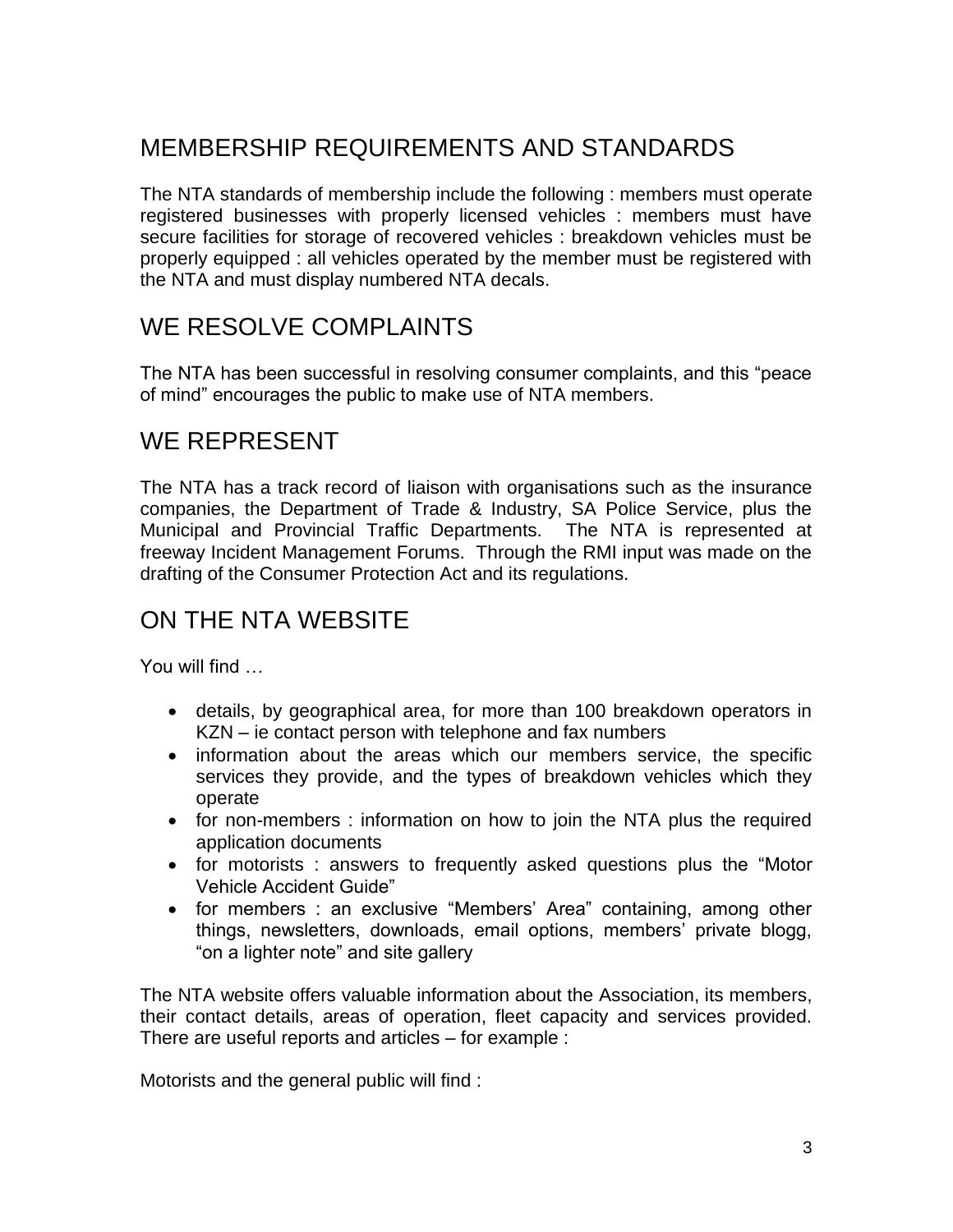

znta.co.za

- frequently asked questions … with the answers
- "*Motor Vehicle Accident Guide*" guidance on collisions, towing & salvage, the rights of the traffic officer, dealing with a tow truck operator, damages, repairs & insurance and selecting a repairer
- a Brief History of the NTA
- a General Overview of the NTA

Members will find :

- Member profile form
- Membership application form
- Vehicle and equipment checklist
- Conditions of membership acceptance
- Direct debit form (for payment of membership fees)
- Disciplinary code
- Overview of Incident Management Systems (Toll Roads)
- Newsletters
- Chairman's Annual Reports
- Mileage calculator distances from Durban to places across the country
- "*Breakdown Operators and the Consumer Protection Act*" – a comprehensive overview of the Act with specific reference to breakdown services
- Zurich Service Level Agreement the Zurich terms and conditions for accreditation as a service provider.

## NTA PAGE ON FACEBOOK

NTA has a Facebook business page, linked to the NTA website so that you can access the one from the other.

Our Facebook address is : <http://www.facebook.com/nataltowingassociation>

### **NTA members group**

There is a "closed group" on Facebook for NTA members where they can sign up – it's free. Because it is closed, it is visible only to NTA members, allowing them to get together and share information, tips, items for sale, planned events.

## LABOUR RELATIONS



The NTA is part of the RMI family and has access to the RMI's labour relations services. This includes telephonic advice,

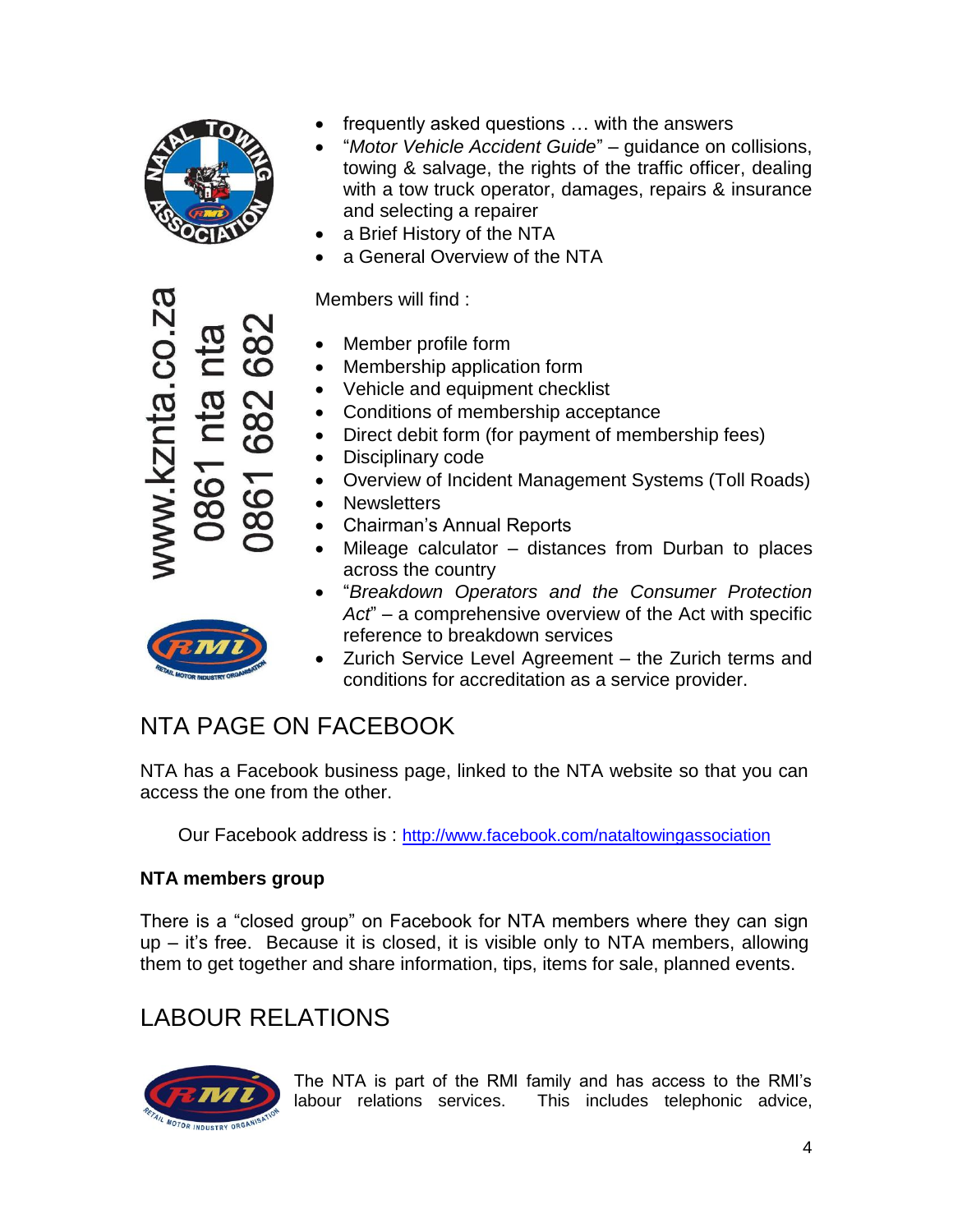seminars, conducting disciplinary inquiries, assisting with retrenchments, and representation at conciliations and arbitrations at the CCMA and MIBCO Dispute Resolution Centre

## RMI4SURE

RMI4Sure is a joint venture with Cre8 and Guardrisk Insurance (part of the Alexander Forbes group) to offer niche insurance products suited to RMI members. RMI4Sure utilises the collective buying power of RMI members, as well as an innovative selfinsurance structure, to provide optimal and cost effective risk financing. Participating members can share in the underwriting profits. RMI4Sure aims to build a surplus in the fund portion which can revert to members whose loss ratios were below 60% over a 3 year period. The package includes the following :

- Material damage and business interruption policy, cover for money, theft and increased cost of working
- Motor vehicle policies for all vehicles owned, leased or operated by the member
- Legal liability policy structured to include general, tenant, property owner, product and defective workmanship liabilities
- Motor traders' risks policy covering customers' vehicles against loss or damage while in your custody
- Roadside assistance.

Any surplus remaining in the Fund will be distributed as follows :

- Participating members will be reimbursed a minimum of 50% of their Fund surplus provided that the entire facility's loss ratio has not exceeded 60%. (An individual's claims must not exceed 60% of the 80% of their premium contribution in the all instances the premium is recorded as net of the broker's commission.)
- No reimbursement for early withdrawal ie within first three years of participation.
- Participating members who sell their businesses and purchase another and continue participating in RMI4Sure will have their accrued fund balances transferred to the new business.
- The remaining balances will be retained in the Fund to be utilised in terms of RMI long term risk financing/management strategy with benefits accruing to the participating members.

### **Contacts :**

| Telephone | 011 669 3512                 |
|-----------|------------------------------|
| Email     | Jeffrey.Mopeloa@cre8sa.co.za |
| Email     | rmi4sure@guardrisk.co.za     |



### RMI4I AW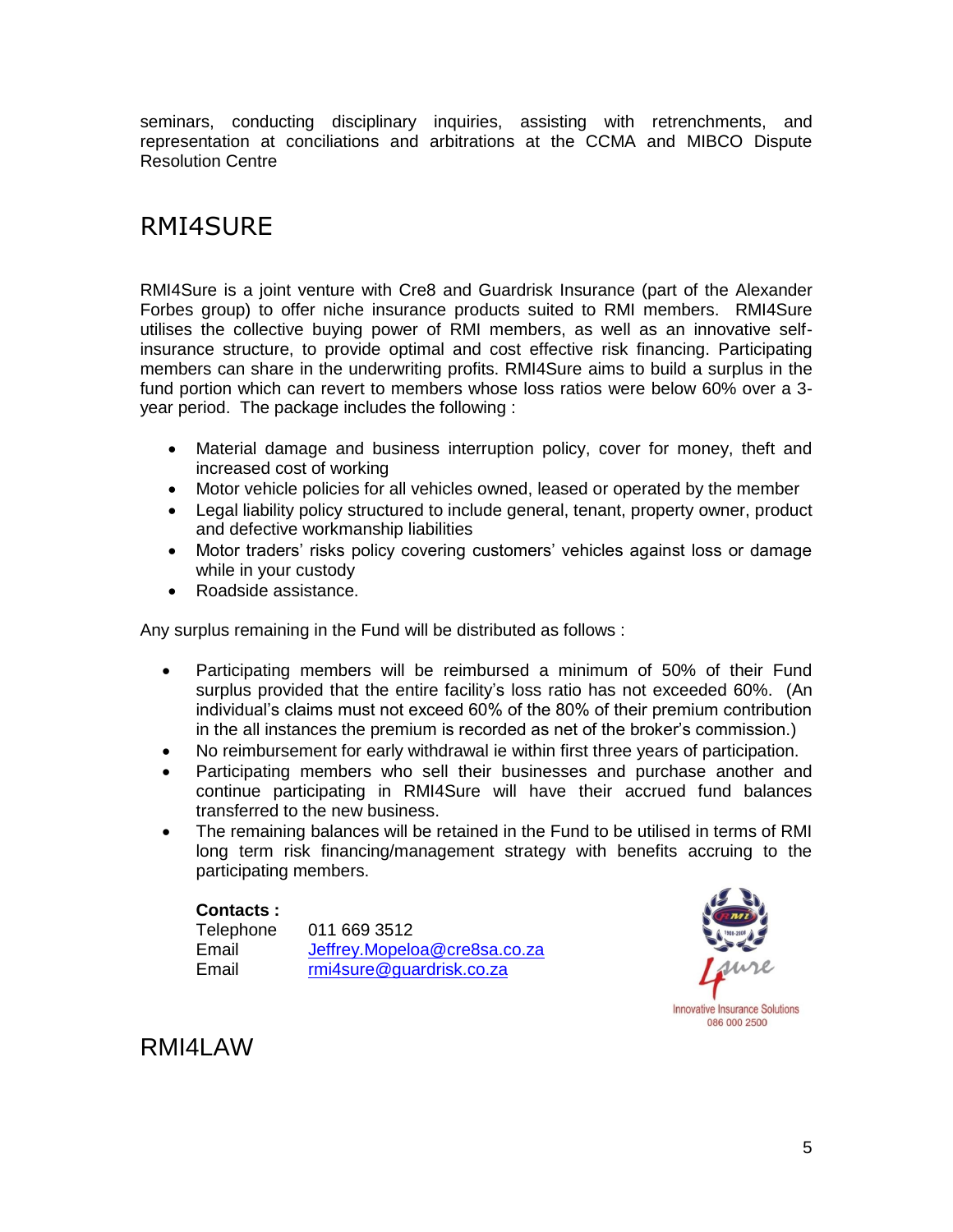Today's entrepreneur is frequently confronted with complex legal issues, and is expected to have knowledge of the law, both business and personal. In a joint venture with Legalex (Pty) Ltd, RMI4law becomes your "legal partner", giving members access to legal documentation, 24/7 telephonic advice and legal representation. RMI4law operates country-wide, is tailored to suit your needs and is managed by qualified attorneys. The partnership between RMI & Legalex was formed to ensure that all members can afford to know and understand their rights, and can afford the services which RMI4law provides. RMI4law gives you a powerful legal partner in conducting business, whilst protecting your bottom line. Legalex is underwritten by Guardrisk which is part of the Alexander Forbes group of companies. RMI4law members enjoy the following benefits :

- 24/7 telephonic legal advice
- Legal representation to the value of R80 000 a year
- Access to standard legal documentation

allord a lawyer! 0861 668 677

### **Contacts :**

| www.legalex.co.za  |
|--------------------|
| 0861 668 677       |
| info@legalex.co.za |
|                    |

### RMI4 RECRUIT

RMI4recruit is a joint venture between the RMI and Syringa Automotive Recruitment, a specialist consultancy, with a 20-year track record of supplying carefully selected and screened staff to the motor industry and related companies. It is a "one stop" recruitment service supported by well-developed recruitment practices and people. The member's needs are assessed, reference and qualification checks are done, candidates are interviewed and short listed, second interviews can be done, and post-employment interviews can be done with both client and employee to ensure that both are satisfied.

### **Contacts :**

Rory Taylor or Angela Walker Telephone 0860 772 222 Email [rory@syringa.co.za;](mailto:rory@syringa.co.za) [awalker@syringa.co.za](mailto:awalker@syringa.co.za)



## P-NET RECRUITMENT

Members can access the P-Net Jobs portal where exclusive and preferential rates are offered to RMI members in staff replacement. RECRUIT24 was established by personnel professionals as a solution based recruitment service aiding the personnel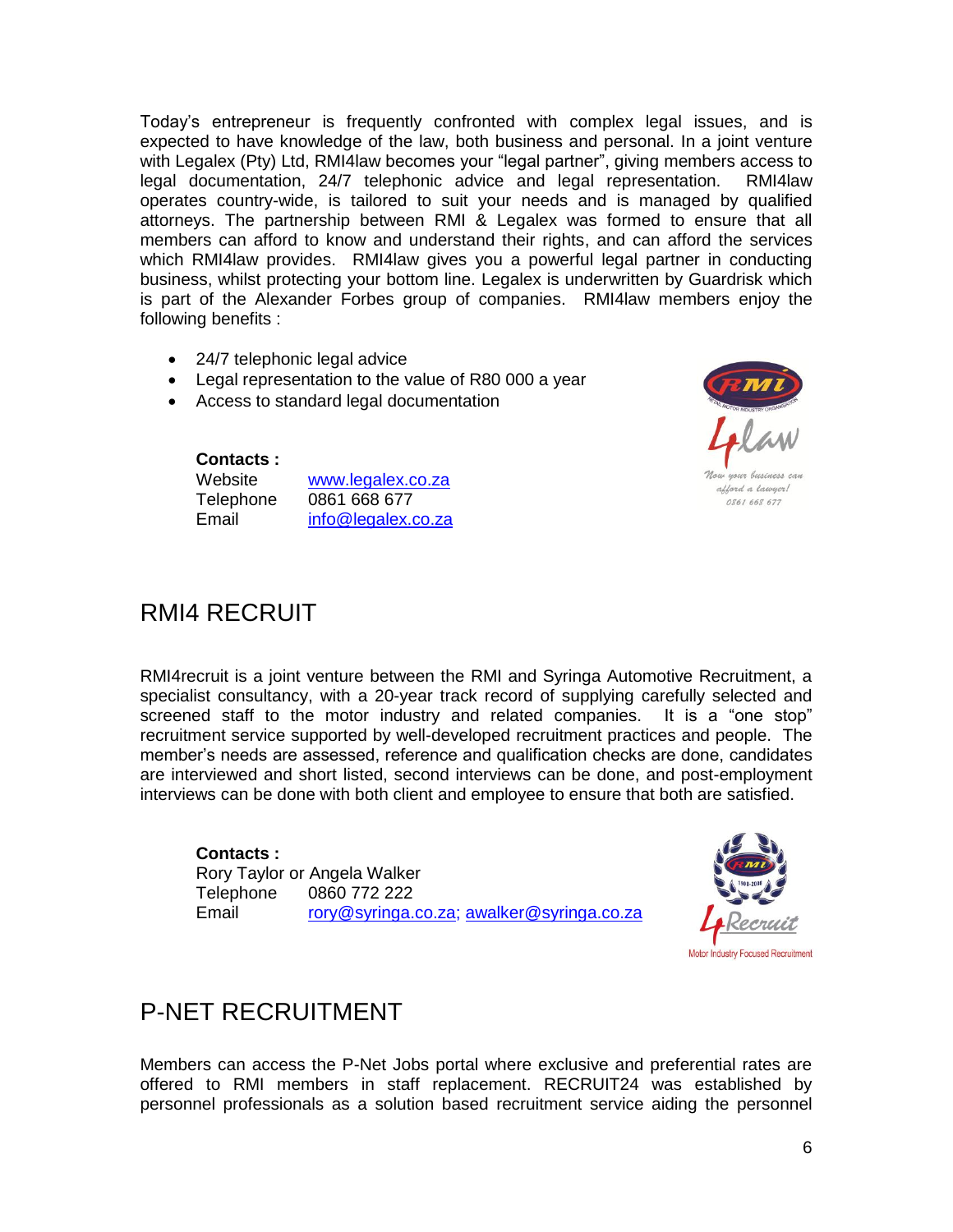management aspect of business. With a wide network of resources and fifteen years' experience collectively in the industry on both a national and international level, P-Net are able to offer personalised service to clients with unique options to suit their recruitment needs.

### **Contacts :**

Telephone 0861 227 337 Website [www.motorjobs.co.za](http://www.motorjobs.co.za/)



## RMI4BEE

Businesses are divided into three categories :

- **Exempt micro enterprises :** businesses with an annual turnover of R5-million or less are granted level 4 status with a procurement recognition of 100% : where there is more than 50% black ownership the enterprise will be promoted to level 3 (an official grading certificate is still required) ;
- **Qualifying small enterprises :** businesses with an annual turnover of more than R5-million but less than R35-million (these businesses need select only 4 out of 7 elements on the scorecard) ; and
- **Generic enterprises :** businesses with an annual turnover in excess of R35 million (these businesses are measured on all 7 elements on the scorecard).

A BEE service provider may either conduct a verification exercise including a grading certificate, or may consult and advise on BEE matters, but is not permitted to do both.

### **Contacts :**

Toby Rochat : Integra Scores (Pty) Ltd Website [www.integrascores.co.za](http://www.integrascores.co.za/) Telephone 0860 233 669 Representation in Durban, Pietermaritzburg, Newcastle & Vryheid



## RMI4OHS

RMI and Compliance South Africa (Pty) Ltd have entered into a joint venture to provide occupational health and safety services to RMI members. Based on the Occupational Health and Safety Act guidance is provided on occupational health and safety training, consultancy advice and assistance, and legal compliance programmes. When inspectors from the Department of Labour visit companies, they will check to see whether employers are (for example) : (a) registered for workmen's compensation : (b) in possession of a copy of the Occupational Health & Safety Act : (c) have appointed health and safety representatives : (d) have trained employees to identify health and safety hazards : (e) have issued the required personal protective equipment : (f) have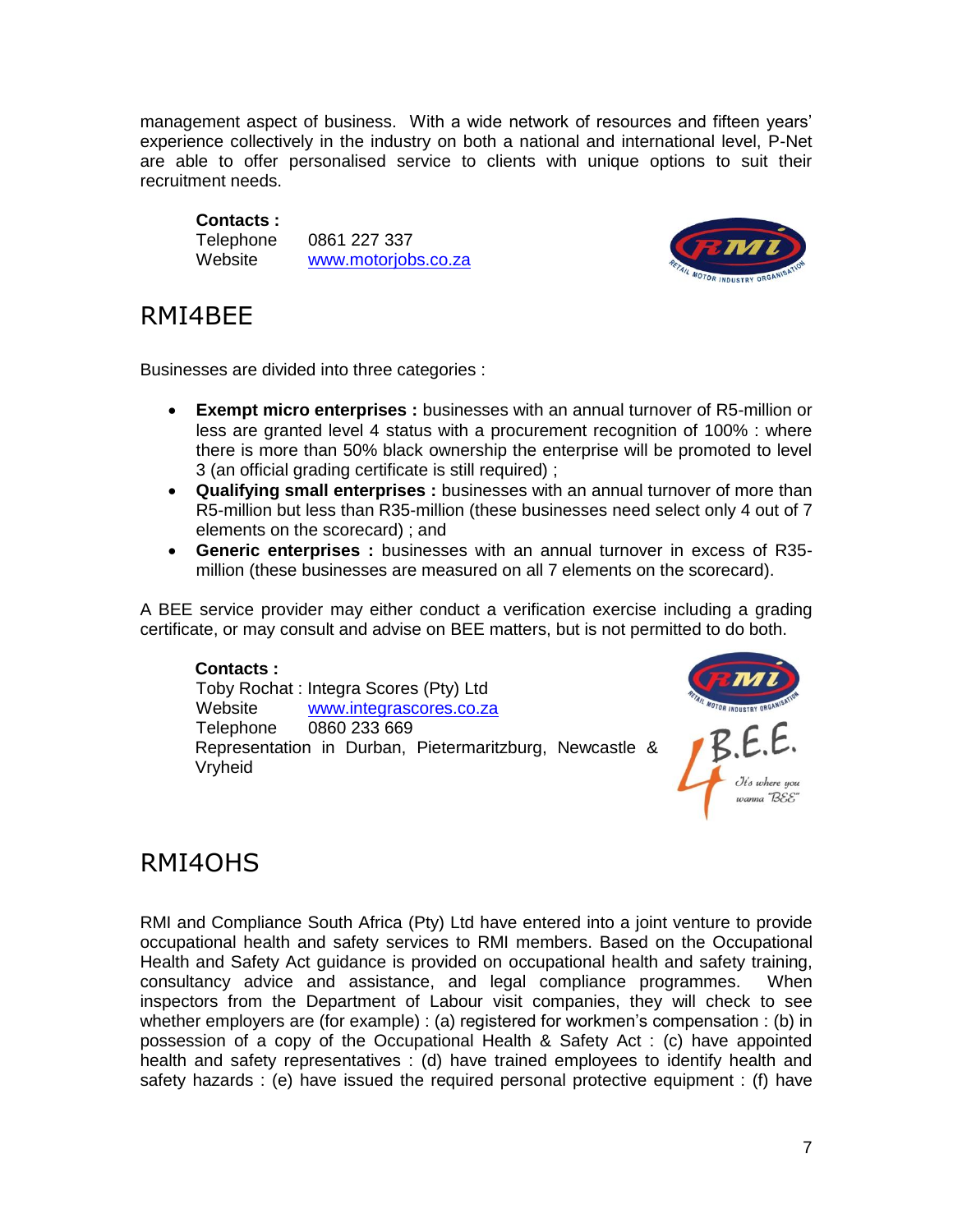first aid boxes : (g) are keeping records of injuries on duty and reporting them to the Department : (h) have clean and hygienic ablution facilities.

**Contacts :** John Hempel / Nanda Jordaan Telephone 012 998 7139 Website [www.healthandsafety.co.za](http://www.healthandsafety.co.za/) Email [infor@healthandsafety.co.za](mailto:infor@healthandsafety.co.za)



## MOTO HEALTH CARE

MHC is registered with the Council of Medical Schemes, administered by Momentum and managed by a Board of Trustees representing the parties to MIBCO MHC is rooted in the motor industry and has tailored its benefits to suit the needs of the industry. Membership is restricted to employers and employees in the motor industry, and currently provides cover to 30 000 principle members and 128 000 beneficiaries. There are five options : (1) *Optimum* which is the flagship plan covering in- and out-of hospital benefits plus 74 chronic conditions : (2) *Classic* which offers comprehensive in-hospital cover & out-of-hospital benefits plus 35 chronic conditions : (3) *Hospicare* which offers comprehensive in-hospital cover plus 26 CDL conditions : (4) *Custom* which offers hospitalization up to R350 000 per family pa plus unlimited day-to-day benefits through preferred service-providers : and (5) *Essential* which offers unlimited day-to-day benefits through preferred service providers.

### **Contacts :**

| Website   | www.motohealth.org.za      |
|-----------|----------------------------|
| Telephone | 0861 000 300               |
| Email     | info@motohealthcare.org.za |

## **EEC CREDIT CARD MACHINE**

The EEC Credit Card machine is available to members of the RMI and offers the following features :

- Turnover of R20 000 per month pays for your membership
- Provides a lower acquiring rate on credit and debit cards with RMI group rate
- Provides an EFT terminal and connectivity with one service provider
- Omits reliance on Eskom power supply



Taking care of our own